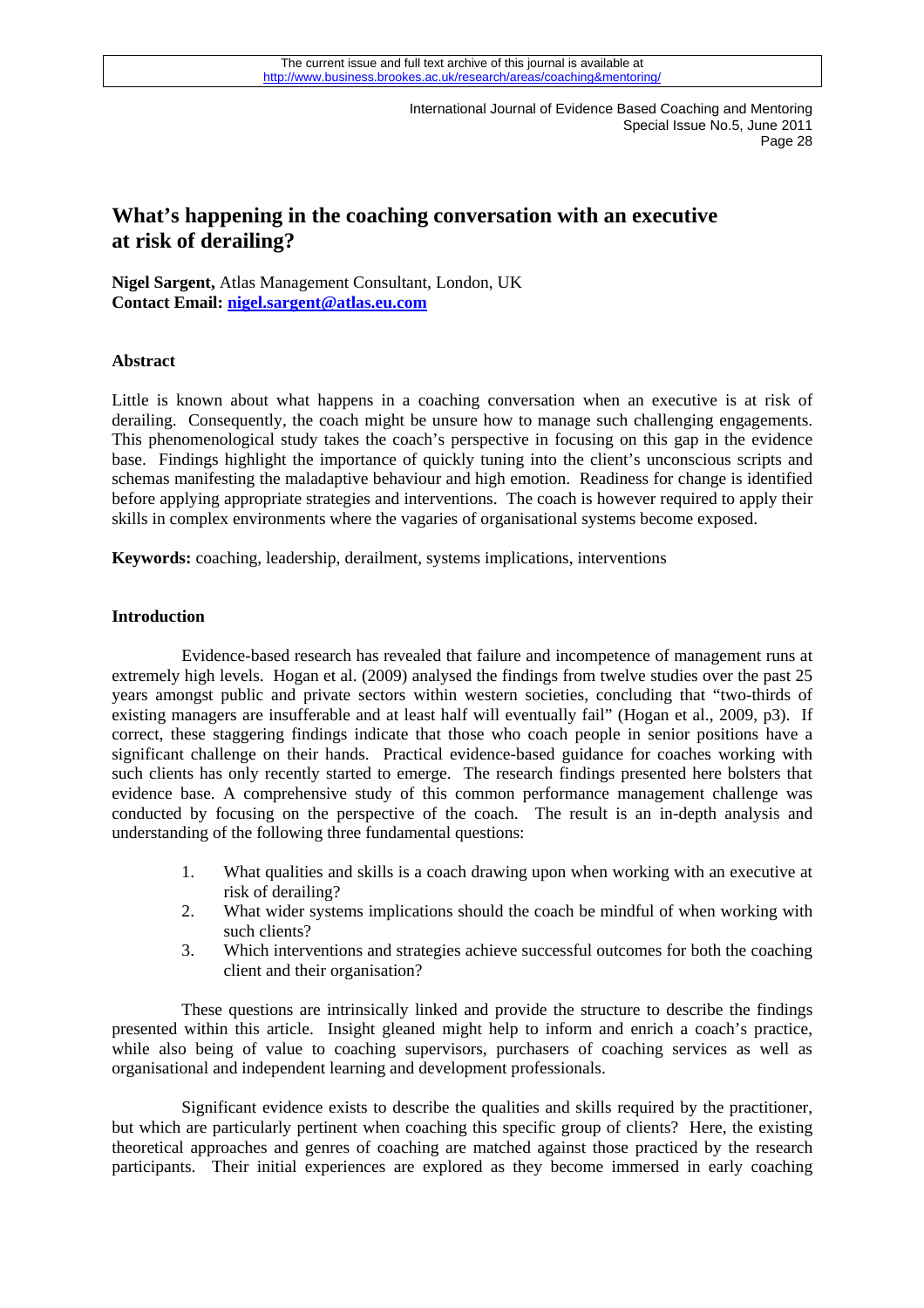conversations with executives at risk of derailing. We see how they assess their clients and what common themes are emerging amongst their many varying experiences. The heightened importance of the coach-coachee relationship is fully investigated before considering the stability of the coachee and how the research participants help their coaching clients begin to gain an awareness of the maladaptive patterns of behaviour they might be manifesting.

The research objective of the second question is to explore the wider systems implications when such behaviour is manifested within the workplace. Kets de Vries (2006) discusses how dysfunctional organisational systems are created which can rapidly metastasize like a cancer. "Very rarely does an individual show signs of derailing unless there is a problem with the whole system" – Sandra. This research participant's insight encapsulates the wider systems issues she considers in pursuit of achieving a successful outcome. This simple statement helps to reveal some of the most complex and thought-provoking dynamics of these research findings. Contracting is always important, but never more so than when the motivations of individuals or groups are continually shifting, often extending beyond the classic coaching contract triangle. The feasibility of the coach remaining outside the system is considered along with how the coach might manage their own conscious and unconscious feelings. Many research participants choose to engage in deeper levels of supervision when working with such clients and this is investigated.

The third question concerns the strategies and interventions applied by the participants in pursuit of achieving successful outcomes for both the coaching client and the organisation. Once again, a mass of coaching literature exists offering valuable interventions and strategies. Those commonly practised with these often challenging coaching clients are brought together here to provide the reader with some practical insights, strategies and tools. This article concludes by distilling the key findings from these three core questions and consideration is given to the possibilities for further research.

## **Methodology**

The concept of derailment can be described as a phenomenon which the research participants have experienced in their coaching engagements with their clients. This study identifies what coaches perceive as the most pertinent aspects of their conversations by asking them to describe these experiences and make meaning from it (Giorgi & Giorgi, 2008, Moustakas, 1994, Smith, 2004). Taking such a perspective led to a qualitative research methodology being chosen.

The core principles of Interpretative Phenomenological Analysis (IPA) were followed to both collect and analyse the data. Elements of a further research method, Conceptual Encounter, were used to enable the author to discuss and explore deeper and richer levels of thinking about this phenomenon with each participant towards the end of the research interview, (de Rivera, 1984).

A purposive sampling method was applied to find willing participants who met a robust set of criteria. Five coaches were selected. All manage their own practice focusing primarily but not exclusively on providing executive/leadership coaching. Experience in this field ranged between 8 and 22 years. Their backgrounds varied; one entered coaching as a qualified psychotherapist, one as a chartered occupational psychologist and one as a qualified counsellor. Two entered coaching through a business career in the private and/or public sectors. All are based in the UK. Each research participant/coach is referred to by pseudonym within this article in order to protect anonymity – given names are as follows: Rachael, Sandra, Janet, David and Brian.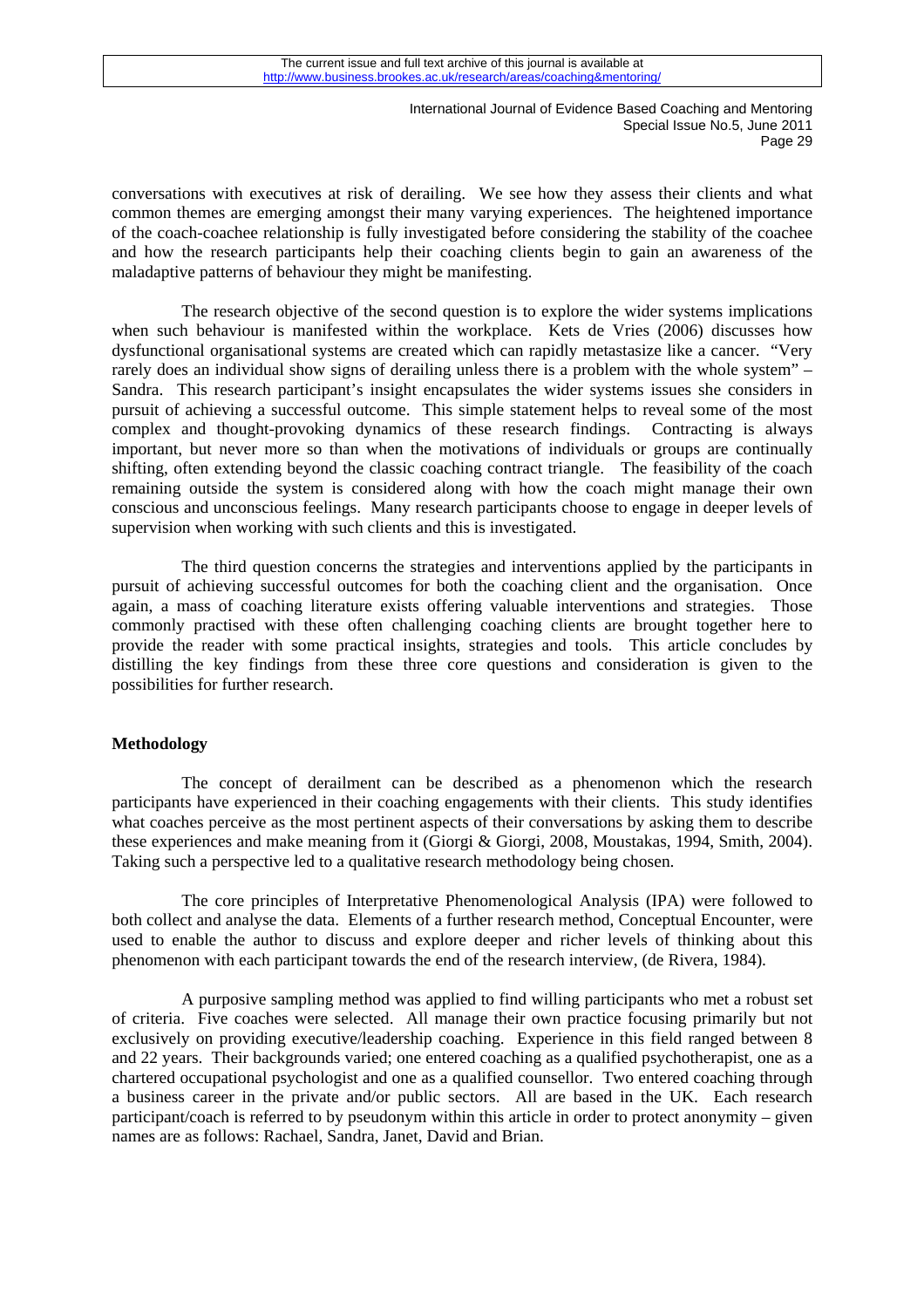Semi-structured interviews were conducted and an idiographic approach was followed where participants were encouraged to tell their stories as the experiential expert. Interviews were recorded and data from them analysed following the clearly defined research method of IPA. Derailment can be thought of as a label. For the purposes of this research, participants were advised it was not relevant who had applied this label: coach, organisation or coaching client. Participants were asked to describe their experiences when coaching anyone in a middle-management position or above, but with a preference towards expressing their experiences when coaching those holding more senior positions.

#### **Findings: inside the coaching conversation**

We begin our analysis of the findings by exploring the initial experiences of the research participants once they have become immersed within their early coaching conversations with executives at risk of derailing.

## *Expressing High States of Emotion*

Participants spoke of how consistently their clients present themselves to coaching in a highly-charged emotional state.

*She was sobbing and said I can't think straight because I'm so tired, because I'm so stressed I can't think straight I cannot think intelligently, I really don't know what I'm doing, I'm scared. When I go into work I don't know what people are saying; I over react; I can't control the situation like I normally do.* – Janet

Janet's highly stressed and anxious coaching client started to reveal a degree of openness to her but not all clients were so open. Sandra was asked to coach a senior leader who was regarded as inspirational largely because of his skill at managing financial instruments and was consequently revered by customers. He was also described as a bully; highly aggressive and who created trouble across the organisation though his behaviour. After listening to the appraisal of the assignment, Sandra was told by the HR lead that this man had already "eaten two coaches". He fired the first one after hearing 360 feedback and had reduced the second one to tears in the first meeting. He came to their first session very late and immediately began shouting; banging the table and coming very close physically; almost to the point where it became a personal attack.

Participants' clients appear to be at their most heightened state of emotion at the outset of the coaching engagement, possessing little or no awareness of their basic anxiety and as a consequence are often blind to the consequences of their action. The literature clearly classifies the behaviour of people at risk of derailing as falling into one of three clusters of neuroses identified by Horney (1950) and applied widely today in psychometric assessments such as Hogan's Development Survey (HDS). These research findings did not identify any clients who could be described as demonstrating the 'moving towards' trait: trying to succeed by ingratiating others and building alliances. Most coaching clients whose stories form these findings fell into one of the other two clusters. The 'moving against' trait is clearly visible in Sandra's client, the finance executive. Janet's client was very different – a senior healthcare executive who was unable to function in a normal manner who instead was motivated to withdraw from the world and was 'moving away'.

## *Identifying Patterns of Behaviour*

All coaches interviewed were keen to identify the patterns of behaviour of their clients which might be leading them to derail. Participants' clients who were 'moving away' and withdrawing from the world did so in different ways. Levinson (2006) warns that high-pressured executive roles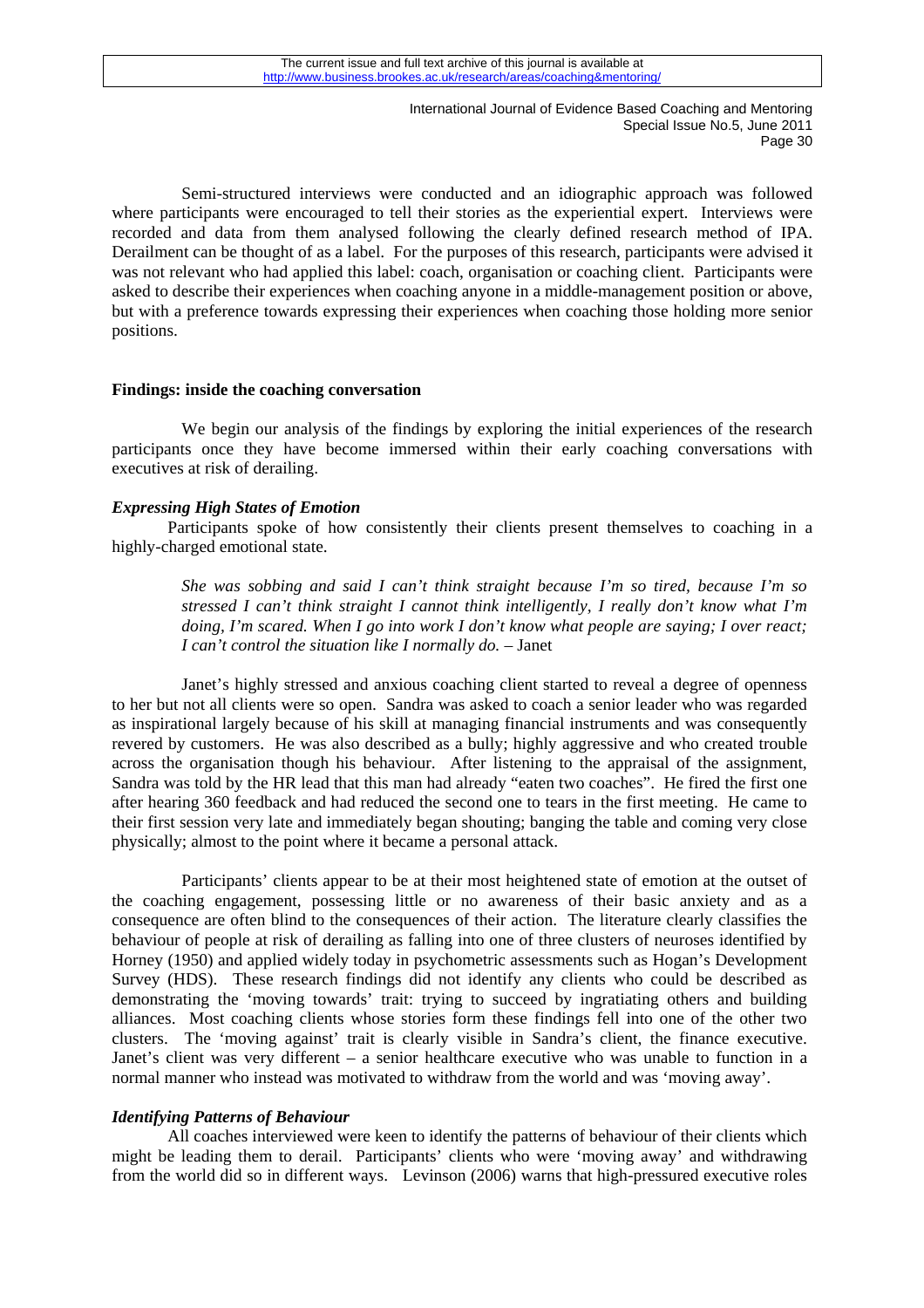form the perfect breeding ground for cases of burnout. Janet's client's poor health was leaking out causing a downward spiral of rational thinking. Janet clearly recognised this pressure valve and spent much time during the coaching engagement working to raise her client's awareness of it and to see that she should give herself permission to fully recover. Coaches might choose to look out for the signs of burnout which Levinson (2006, p24) describes as "1) chronic fatigue; 2) anger at those making demands; 3) self-criticism, cynicism, negativity and irritability; 4) displaying high emotions with a sense of feeling besieged".

A common strategy adopted by participants when presented with such extreme behaviour is to allow the outpouring of emotions for a period of time. Janet recognised the need to allow her client to let it go and to give her the space to reduce those highly charged emotions, as did Brian who allowed his client to "explode with blame, self-recrimination and expletives". All participants were demonstrating the need to take a person-centred stance at this early point in their coaching conversations. Rogers (1957) advises of the importance of allowing the client to experience that cathartic release which is necessary as they are likely to be in a state of incongruence, demonstrating vulnerability and anxiety. A person-centred approach is especially applicable in crisis interventions, (Corey 1991). When people are in crisis, one of the first steps is to give them an opportunity to fully express themselves. The client is likely to reject the presence of the coach if they do not feel understood and accepted.

A clear difference in approach to the initial coaching conversation is evident after this point in the engagement. The person centred, holistic approach appears to be extended beyond the initial outpouring with clients who, to use Horney's terminology, are 'moving away'. Rachael describes how she had to slow down the pace of the session and accepted that very small steps forward were in themselves very precious. Janet was keen to provide her burnt out client with a safe supportive space where she could calm her mind and body, working on strategies to help her regain that inner strength and resilience. Conversely, Brian and Sandra were coaching highly aggressive and abrasive clients. Sandra advised that had she continued to adopt a person-centred approach beyond the initial outpouring, the client would have probably used this as ammunition to terminate the coaching engagement without hesitation.

#### *The Importance of the Coaching Relationship*

These findings suggest that coach credibility is heightened when the client is at risk of derailing, particularly so when the client attaches no value from the outset to entering into the coaching engagement; perhaps more typical in clients who are 'moving against'. Trust and confidentiality are prerequisites to establishing a firm base for any coaching relationship. Clients who enter into coaching because they are derailing appear to put the coach's credentials as both a professional and a person under greater scrutiny. The valued credentials vary considerably and it is for the coach to accurately assess what these might be.

All research participants talked about their need to uncover admirable qualities in their coaching clients. This enabled them to gain traction within the coaching engagement. Without such attachment it seems the relationship might stall, reducing the likelihood of achieving a successful coaching outcome.

These coaching clients are now beginning to build an awareness of what they want from coaching and the coaches are starting to gain an understanding of the patterns of behaviours that might be leading them to derail. Next we explore these patterns further and specifically look at the systems implications behind these cases.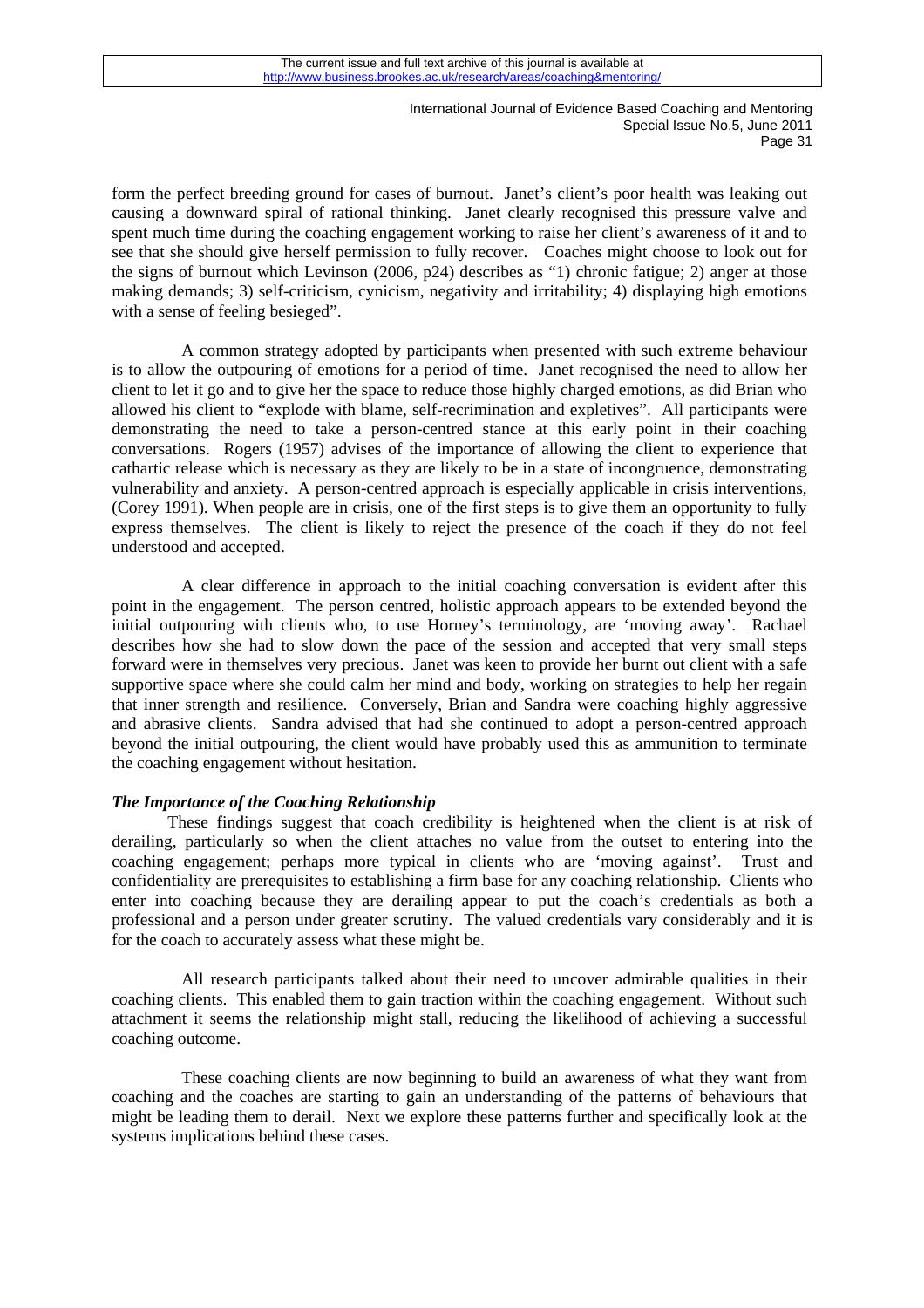#### **Findings: Systems implications**

No executive operates in a vacuum and deciding to fight through their derailing tendencies will result in their highly emotional state being on display. This in turn will likely have a negative effect on the performance and motivation of members of their team, department or organisation. Goldman (2006) warns that an entire organisational system can become corrupted by a leader extolling extreme antisocial or narcissistic behaviour. Conversely, those who have chosen to withdraw may not appear to be causing such a negative effect on those around them. However, the consequences of running away might be that they are leaving a trail of devastation behind them. Here systems thinking and maladaptive behaviour in the workplace converge as we discover the interplay between the patterns of behaviour of executives and the wider systems in which they operate.

#### *Awareness of impact on organisational systems*

Nelson & Hogan (2009) tell us that it is critical for coaching success to raise to the coachee's awareness their potential dysfunctional patterns of behaviour. Peltier (2001) however, warns that we are highly likely to put up resistance to defend our maladaptive behaviours if challenged with new information that conflicts with our perception. Senge (1990) describes how we all learn best from the direct experience of our actions. This is restricted to our learning horizon as beyond it we are unable to assess how this might be affecting others. The dilemma he identifies is that people rising through leadership rarely get to experience the direct consequences of their actions and as a result become blind to them. He continues by describing how players in a human system have the power to eliminate these extreme behaviours that invariably occur, but fail to do so because they do not understand how they created such instability in the first place.

Sandra describes how her narcissistic coaching client's mood would affect the whole team. "If he came into the trading floor in an apparent bad mood, everyone would just sink down below their screens and they would be worried… they didn't want to catch his eye and get zapped". This had a real impact on people's performance, not just during the down time as they were taking cover, but also overall as team members' own emotional and cognitive stability became an issue. Kilburg (2000) advises of the mushroom effect where such organisational symptoms create inertia, teamwork is destroyed, motivation is sapped and performance plummets. Kets de Vries (2006) advises that followers become anxious when embroiled with such a leader and will often resort to defensive reactions by identifying with the aggressor through idealisation and mirroring of their behaviours. When placed in the same system, people however different, tend to produce similar results (Senge, 1990).

O'Neill (2000) describes how communication between parties in a dysfunctional environment creates multiple triangles which evolve in an attempt to resolve anxiety. These triangles can cascade throughout an organisational system and will "siphon off energy" from all those caught up in it, leaving them less able to deal with the challenge at hand (O'Neill, 2000, p63). It is unrealistic to assume that a coach can remain outside the system when entering into such multifaceted engagements, as their presence will create additional triangles beyond the classic coach, coaching client and organisation triangle. A coach might benefit from raising their own conscious awareness to the many more triangles created by their own presence. Indeed, any individual within the system holding a position of interest could be creating additional triangles. A coach managing such an engagement therefore holds significant responsibility and might choose to give careful consideration to the potential impact of their proposed actions upon the wider system.

#### *Separating self from the organisation*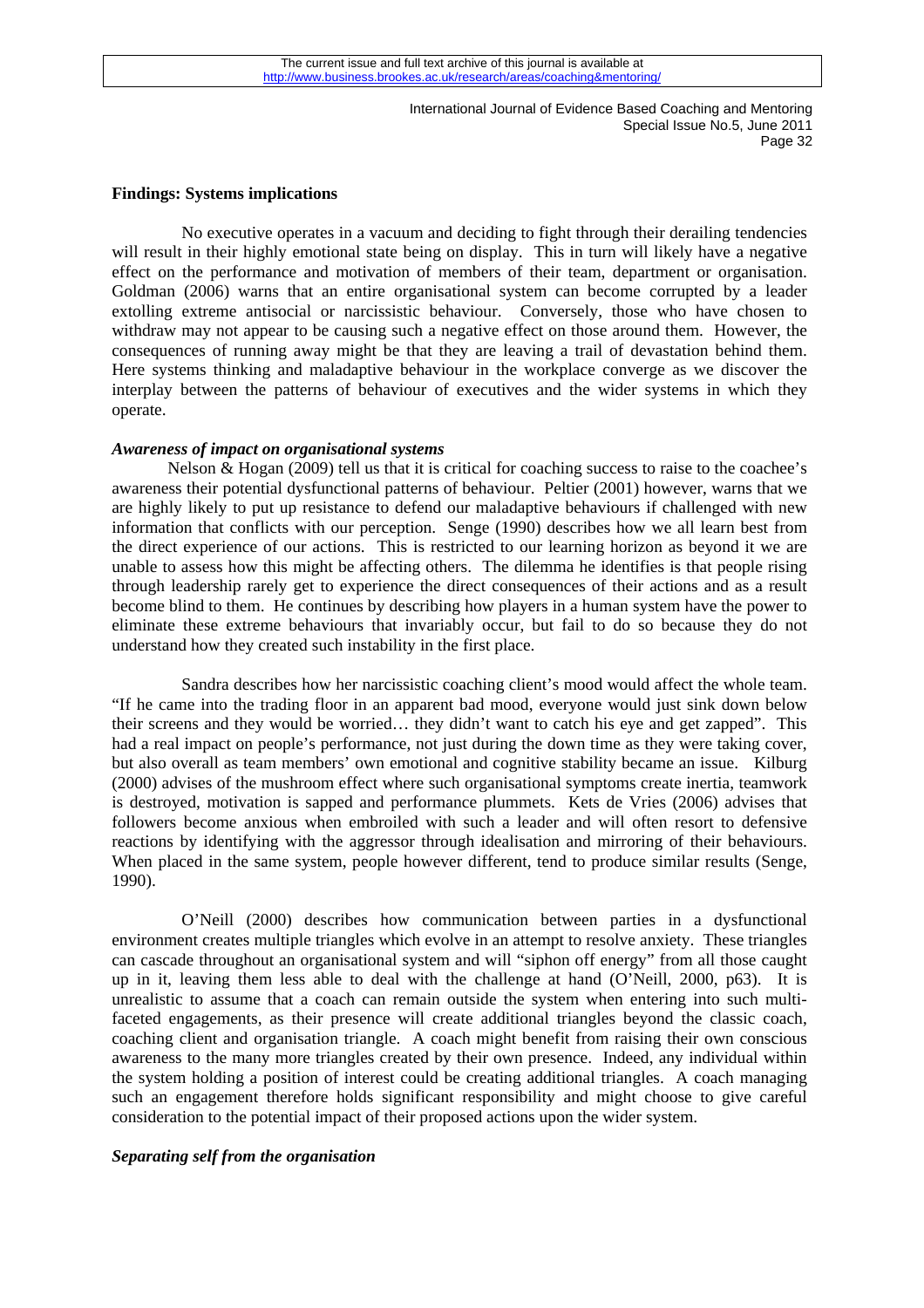Sandra spent much time working with her client to help him develop conscious awareness of how this behaviour was being experienced by those around him. Traditionally, the organisational culture of this bank had supported such behaviour within task-based managerial roles, but things had started to change. This client was also now progressing through leadership where such behaviour was deemed to be counter-productive. Senge (1990) states how people become their positions and are unable to see how that affects those in other positions. Sandra advises that when working with an individual captured by their own mental framework and emotional responses, it is for the coach to help them separate themselves from those thoughts and feelings. Brian describes how he helped his derailing client split his value, integrity and who he is as a person away from the organisation, separating his own feelings and measure of self-worth.

Janet recognised that her burnt out client could very easily bring down the whole team who were working on a large scale healthcare project. A high media presence was building around it as rumours began to circulate that this project was in trouble. Janet recognised the high price to the wider environment should her client continue to make decisions from a highly stressed emotional perspective and subsequently worked hard to help her client separate herself from the system and consider more rational and cognitively driven perspectives.

## *Coaching contracts – the dynamic nature of derailment issues*

The terms of the coaching contract becomes critically important when derailment is an issue. Sandra advises that this is very much the case when emotions are running high and even more pertinent when an individual is in conflict with the organisation. The relevancy of the initially agreed contract might therefore shift. A coach can choose to keep the contract on track by:

- *continually redefining what a successful coaching outcome looks like;*
- *keep restating confidentiality boundaries;*
- *remaining totally alert and brutally clear* Sandra

The coach might come to recognise that what is stated as fact by any interested party to the coaching engagement at the initial coaching, three-way contracting meeting, might at worse bear little or no resemblance to their conscious or indeed unconscious intentions, or at best, be accurate when stated but change very quickly after that meeting. An organisation might bring in a coach to help an individual re-rail, but with such high emotions present it is highly likely that any further inappropriately timed outpouring might fundamentally change the mood of the system's hierarchy. Equally, a further influential person within the system hitherto unknown to the coach might drop an opinion or issue an order which could fundamentally change the original coaching objective.

There is no shifting from the fact that this is challenging for a coach engaged with a system manifesting its own dysfunctional traits. Participants overcame this challenge in part by developing a depth of knowledge of the system they were working in over time. Taking a wider perspective, coaches holding consultancy responsibilities within a system demonstrating levels of dysfunctional behaviour might be in a better position to help them become a more effective learning organisation and thus improving overall systemic health.

#### *Heightened levels of supervision*

Engaging in more frequent and heightened levels of supervision is of immense value when working with derailment issues (Rachael, Sandra, Janet, David). These four participants were recalling recent derailment engagements during these research interviews. Each of them discussed how their thinking was continuing to unravel and how even discussing it during the research interview was helping them to make more sense of it. Janet used supervision as a space to question herself on the actions she had taken within the coaching conversation and to think through the wider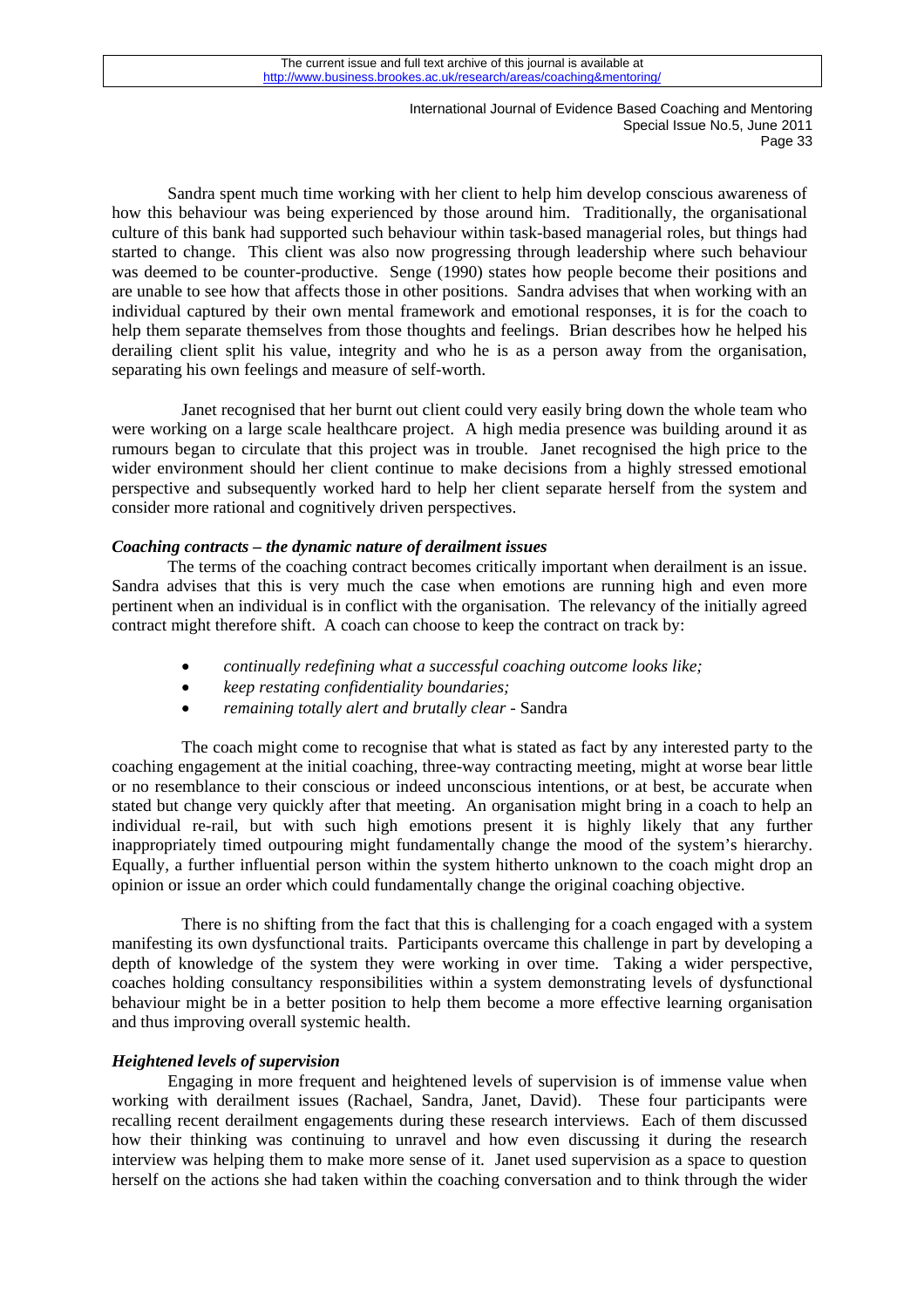systemic issues. Sandra advised that she would generally take advantage of supervision after each derailment session. This she believed was necessary to ensure she was not allowing her own emotions to get in the way or, perhaps more specifically, not addressing an unconscious fear of tackling a particular emotion that might be affecting her cognitive reactions. Such a position is expressed by Roberts & Brunning (2007) who advise coaches to consider unconscious communication passing from the coachee to the coach. Indeed, such unconscious to unconscious communication can be explored and raised to the coach's conscious awareness through supervision.

Supervision is also of great value in testing the coach's cognitive reasoning to help ensure they are not colluding with any part of the system. This includes the unconscious pitfall of the coach entering the drama triangle and resorting to rescuer mode. Janet sensed that her burnt out coaching client was looking to her to be rescued. "What do you think I should do?" was the question she posed to Janet when facing the need to make a significant life choice decision. Janet was careful to keep in check her own objectivity and not to fall into this trap.

### *Choosing to derail*

Sandra believes that a common misconception of coaches and related professionals is that it is their responsibility to help prevent the executive from derailing. She considers this perspective to be fundamentally flawed as it may discourage the coachee to take responsibility for their actions. "The coach's job is to give them more choices - if they choose to derail then that's their choice". This might explain the view of Haidt (2006) who contemplates the value of experiencing trauma as an extreme form of cathartic release. Sandra warns that coaches who are motivated to provide high levels of service can find it is a huge temptation to take this responsibility onto their shoulders. Such tendencies should be surfaced within supervision. Being sucked in can also lead to the coach's own emotional levels to rise which could result in the coach losing resilience and creativity, leading to less than fully objective decisions being made.

#### **Findings: strategies and interventions**

All participants expressed clear views on delivering effective strategies and interventions when working with derailment issues. While these vary in nature, Brian and Sandra have developed their own holistic leadership and developmental coaching frames which they adapt when working with these often challenging coaching clients. These frames draw upon the major theories of psychotherapy and behavioural change and consider the multiple traditions of Rogerian helping relationships, Freudian consciousness raising and Skinnerian behaviourist perspectives.

Participants described how they adopt strategies and interventions which can largely be placed into one of these three major theories. Adopting a Rogerian helping strategy is commonly taken during the initial emotional outpouring. This both builds rapport and gives the client time and space to let off steam in a trusting environment. Freudian consciousness raising is subsequently adopted, both as the coach tries to understand what might be driving the unwanted patterns of behaviour and in helping the coaching client in raising their own levels of awareness. These can be described as experiential strategies which participants typically applied in the early stages of the coaching engagement.

#### *An experiential approach to raising awareness*

suggests the coach should use eloquent Meta Model questions from NLP to gain specificity and Experiential techniques arouse the client's unconscious to elicit a heightened state of awareness and consequently, they begin to see the need to make changes within themselves. Brian clarity when helping clients identify what they want (O'Connor & Seymour, 1990). In holistic terms,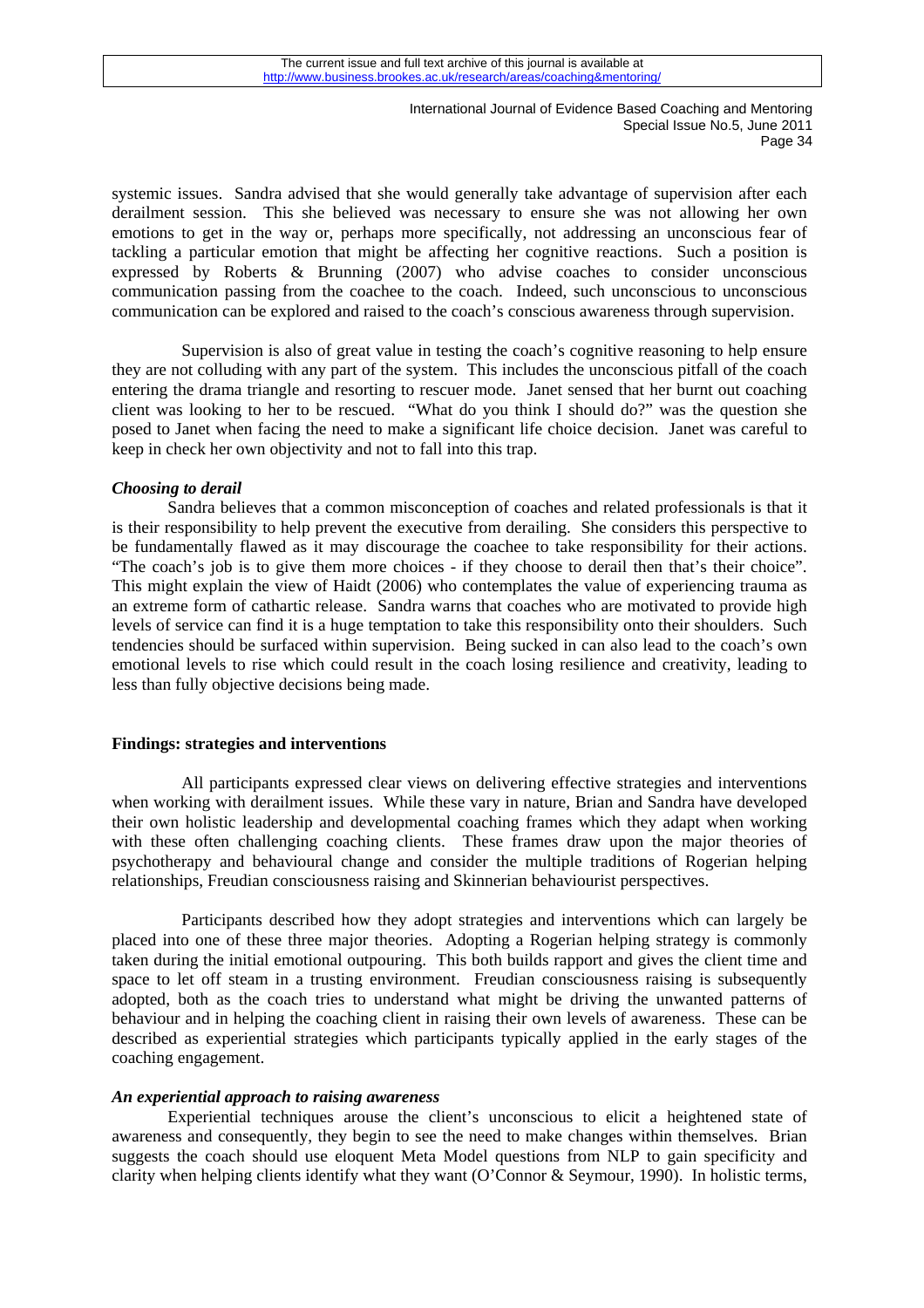Sandra describes the need to develop insight, the need to see the world as it is and not as a coachee might expect it to be.

Resilience building is a key experiential strategy which many of the research participants describe as a vital component when considering how to help a client discover for themselves the value in changing behaviour. Janet helped her burnt out client understand how her Chief Executive boss might be performing a test to determine her level of resilience as a self-sustaining leader. Janet worked on building her client's capabilities by challenging her to show leadership and consider the system she was working in as well as offering her insight as to how she might manage relationships and networks in order to achieve her leadership goals. Her client came to see the Chief Executive's stance as a natural selection process, designed to weed out those without sufficient resilience. She gained strength from understanding the need to build her own resilience and was able to make conscious choices on how she might do this.

Experiential strategies also include those interventions which help a client gain a more indepth understanding of self. Sandra's aggressive client sacked the first coach on the spot after receiving the findings from the 360 feedback initiative. She synthesises her thoughts with the writings of Argyris (1991) in describing how intelligent people just cannot take negative feedback. They will readily show the brittle side of their personalities if put in a situation which they cannot handle immediately. They "zoom into a doomed loop of despair" (Argyris, 1991, p9), being so highly defensive that they become completely predisposed and cannot learn from the situation. Sandra's approach is to instigate a feed forward initiative where she conducts phenomenological interviews with key stakeholders, but rather than focus upon eliciting information on the past behaviours of the coachee, questions are very much about now and the future. Typical questions asked are:

- *What's happening now?*
- *What do you value in this person now?*
- *How is this person impacting upon you now and how does this affect the future?*
- *How could your working relationship add more value?*
- *How could the way in which this person works create more value for you and the organisation?* - Sandra

All questions are solution-focused, to determine how the future could be better rather than "you did this in the past and it was bad". The solution-focused technique draws upon the work of Milton Erikson and has become popular in coaching as a systemic approach to achieve change. Grant (2006) describes this integrated goal-focused approach as an enabler for people to access and use the wealth of personal experience, skills, expertise, and intuition that resides within them.

Such a blended approach as described above is offered as the coach builds an environment of trust and respect. Equally, raising their clients' level of awareness and challenging unconscious drivers enables them to begin to appreciate a wider range of perspectives. This subsequently arouses their desire to begin making changes to their behaviour.

#### *Preparing for change – a behaviour-based approach*

A behavioural-based approach can be taken once the readiness of the client has moved to a point where they are preparing for change. Sandra's aggressive client dropped the defensive stance on realising the choices he had in front of him. The defensive barriers were no longer necessary and he began to feel he was back in control and was preparing for change.

Brian recalled the engagement with his narcissistic client describing how, on reaching the stage of readiness for action, he was able to use his high level of intelligence and drive effectively.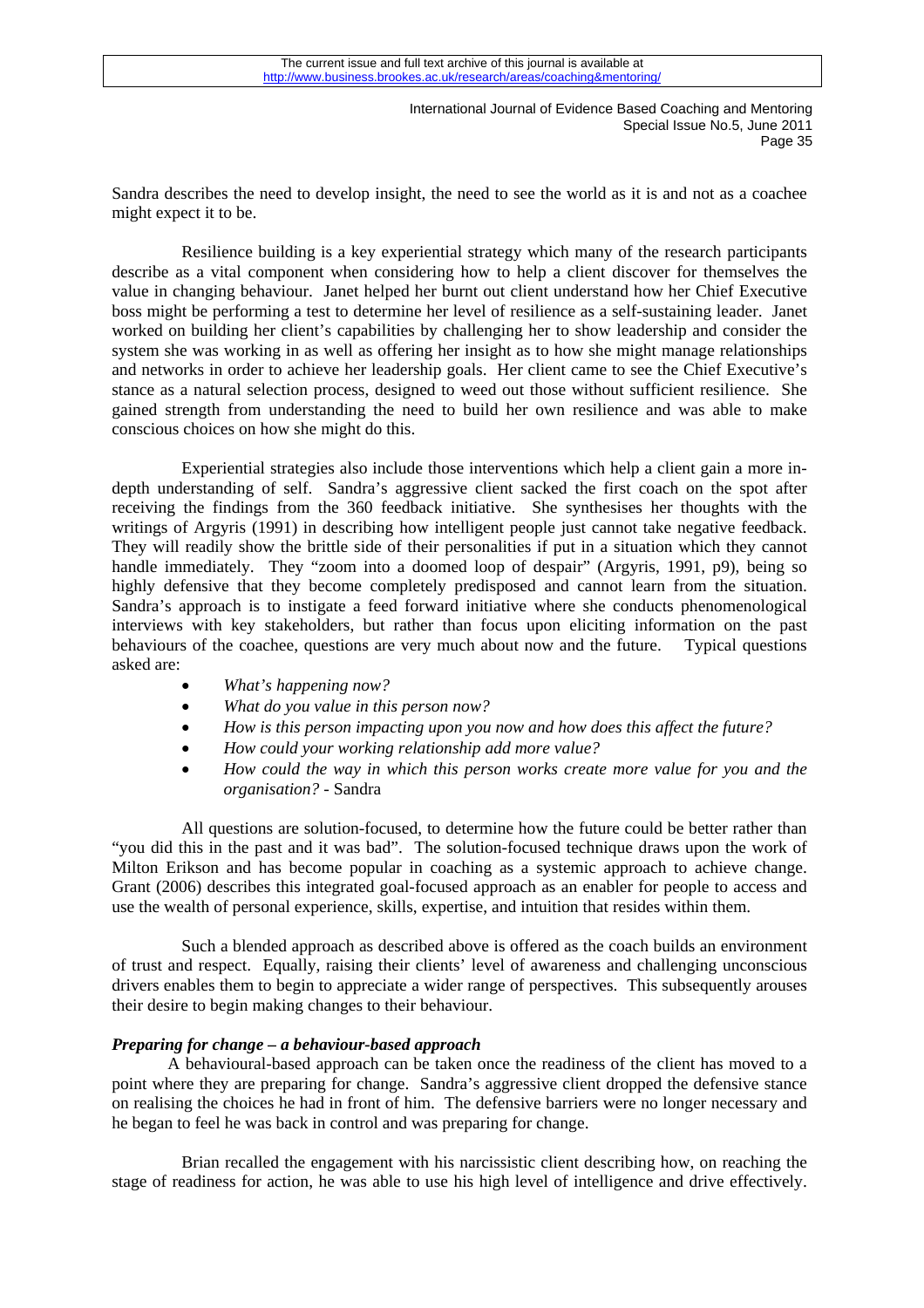With Brian's help he adopted a behavioural perspective after identifying the triggers in others and in himself that might lead him to enter into a rage and learned to perform some very simple tasks to remain calm. He learned how to breathe through his nose into the diaphragm, how to apologise and to be honest about how he was feeling, both with himself and with others.

While modern psychological approaches to coaching have clearly begun to overlap and become multi-modal, here it is suggested that a degree of separation is required by adopting a more traditional approach for each stage in the change cycle when coaching those at risk of derailing. Typically this requires adopting Rogerian helping strategies early in the engagement in conjunction with Freudian consciousness raising – both can be described as experiential strategies. A traditional behavioural-based approach is subsequently applied, but only once the client has begun to see the need to change and is preparing to do so. Coaches might bear in mind that progression along the change cycle is not always linear and hence the need to move with the client as their needs dictate.

## **Conclusion**

This study has sought to bolster the evidence base by discovering what's happening in the coaching conversation with an executive at risk of derailing. Participants' early coaching conversations hold many similarities. Perhaps the most striking difference is those clients manifesting their defence reactions by overtly expressing power were choosing 'fight' over 'flight'. Conversely, those clients who were choosing to withdraw from the world were, to use Horney's category 'moving away'. Below is a summary of the key professional attributes demonstrated by participants upon entering the coaching engagement:

- Confidently manage conversations where coaching clients are lacking in emotional and cognitive stability;
- Be professionally skilled in psychological factors that drive behaviour:
- Be able to quickly indentify patterns of maladaptive behaviour;
- Use this psychological skill to appropriately challenge and support the client;
- Possess gravitas and presence as a proven professional coach;
- Be seen by the coaching client as being of equal professional standing;
- Be highly resilient as a professional and as a person;
- Expect to be on the receiving end of cutting defence reactions from others;

When considering the wider implications of derailment, these findings have identified a need for coaches to hold a deep awareness of the vagaries of organisational systems. Below is a summary of the wider systems implications identified by research participants:

- Be highly skilled in managing complex organisational behavioural issues;
- Understand human motivations driven by wider systems issues;
- Build awareness of the hidden motivations of all in the system and choose how to act upon them;
- Continuously review the coaching contract to ensure it remains highly relevant;
- Help clients achieve a greater degree of separateness between self and organisation;
- Help them to re-establish who they are as a person, their values, integrity and self-worth;
- Understand own position in the system carefully calculate each step taken;
- Be highly proficient in holding robust and honest conversations;
- Understand own emotions, conscious and unconscious drivers;
- Regularly explore own emotions and motives through supervision;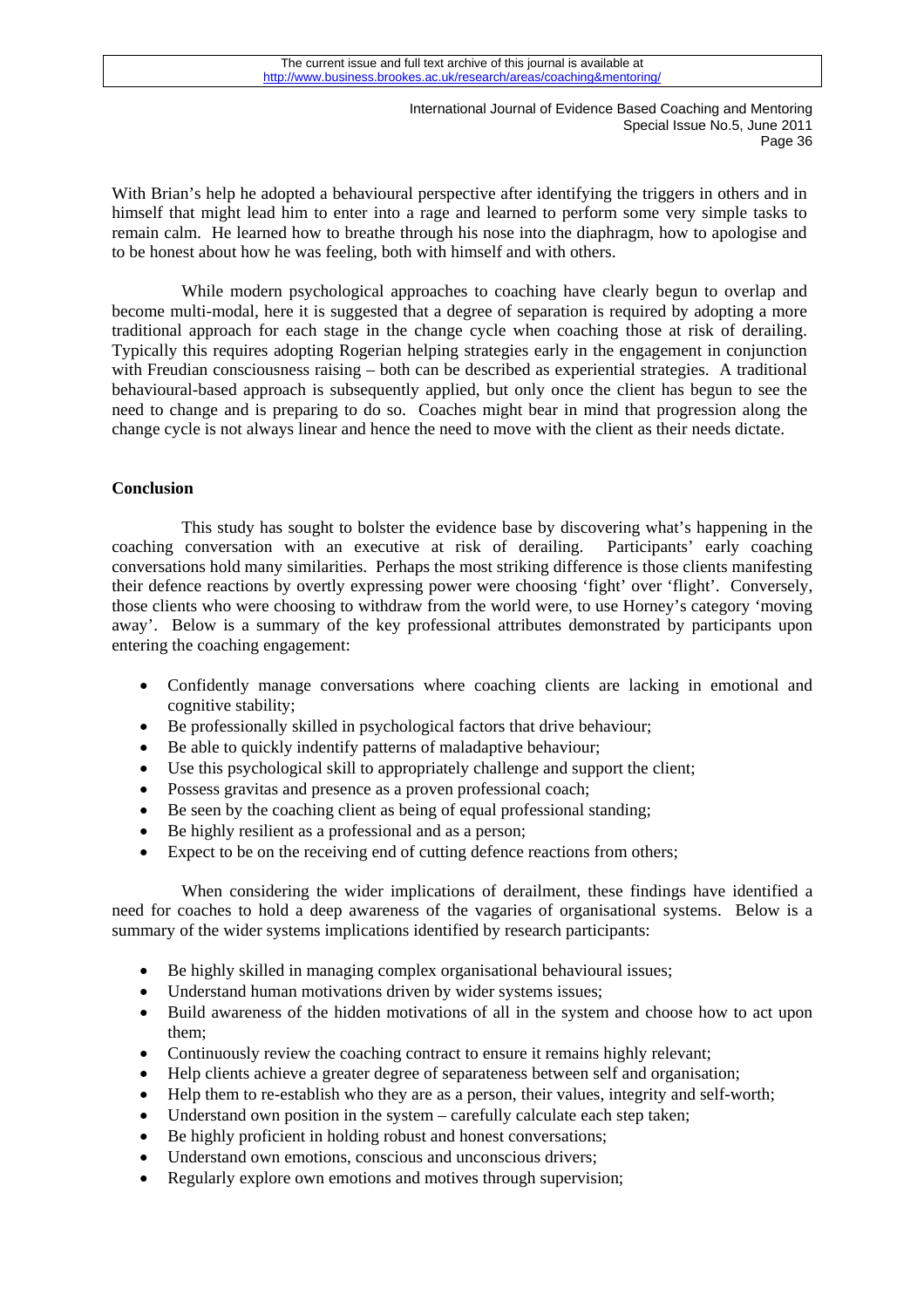Participants clearly identified specific strategies and interventions they would regularly introduce when working with these coaching clients. Summarised below is the approach taken by participants in applying appropriate strategies and interventions:

- Understand the client's degree of readiness to change and meet them there;
- Hold a portfolio of experiential and behavioural strategies and interventions;
- Understand the client's emotional state know when it is appropriate to apply each intervention;
- Introduce experiential interventions to raise awareness, build resilience and stimulate desire to change;
- Introduce behaviour-based interventions to help clients take practical steps towards making change.

### **Suggestions for further research**

This study has focused attention on understanding the perspective of the coach who has been charged with managing derailment engagements. It is clear this work has taken a relatively one-sided view, i.e. the perspective from the coach, and any further study might want to consider alternative perspectives. Organisational HR leaders and senior executives will certainly hold valuable opinions and these might be sought by researchers. Equally, those coaching clients directly affected by derailment might choose to tell their story, perhaps as part of their own desire to move their life forward. Researchers might seek out Industrial Tribunal cases in search of willing research participants. A further area of study might be to consider applying other research methods by taking a different approach to view this highly fascinating subject.

## **References**

- Argyris, C., (1991), Teaching Smart People How to Learn, *Harvard Business Review*, May-June, pp. 99-109.
- Corey, G., (1991), *Theory & Practice of Counseling and Psychotherapy*, 4<sup>th</sup> Edition, Belmont CA, Wadsworth Inc.
- De Rivera, J., (1984), Emotional Experience and Qualitative Methodology, *American Behavioral Scientist*, July 1984, pp. 677-688.
- Giorgi, A. & Giorgi, B. (2008) Phenomenological psychology, In Willig. C. & Stainton-Rogers, W., *Handbook Qualitative Research in Psychology.* London: Sage.
- Goldman, A., (2006), Personality Disorders in Leaders, *Journal of Managerial Psychology*, Vol. 1, No. 5, pp 392-413.
- Grant, A. M. (2006) An integrative goal-focused approach to executive coaching. In Stober, D. and Grant A. M. (Eds) *Evidence-Based Coaching Handbook*, Wiley, New York.

Haidt, J., (2006), *The Happiness Hypothesis*, London, Arrow Books.